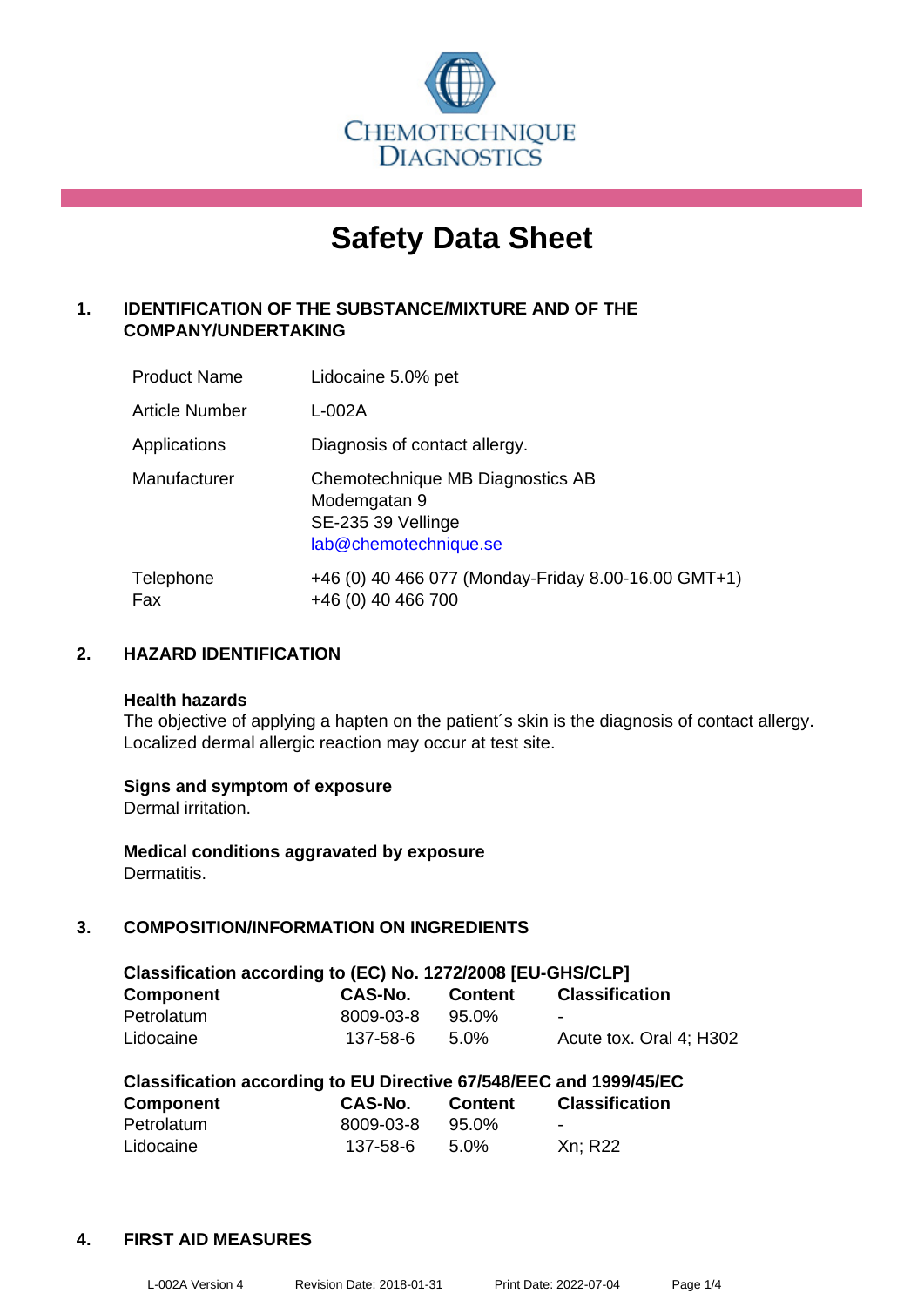#### **Emergency and first aid procedures**

Obtain medical attention.

# **5. FIRE-FIGHTING MEASURES\***

#### **Suitable extinguish media**

CO2, powder or water spray. Fight larger fires with water spray or alcohol resistant foam.

#### **For safety reasons unsuitable extinguishing agents** Water with full jet.

**Special protective equipment for fire-fighters** Wear self-contained respiratory protective device. Wear fully protective suit.

\*Data is shown for petrolatum only

#### **6. ACCIDENTAL RELEASES MEASURES**

**Steps to be taken if material is released or spilled** Contain and place in a closed container.

#### **7. HANDLING AND STORAGE**

**Precautions to be taken in handling and storage** Store dark at 5-8°C. Avoid extended exposure to light. FOR EXTERNAL USE ONLY.

#### **8. EXPOSURE CONTROLS/PERSONAL PROTECTION**

**Respiratory protection** Not required.

**Ventilation** Local exhaust.

**Protective gloves** Disposal gloves.

#### **Eye protection**

Not required with normal use.

#### **Work/Hygienic practices**

Wash hands after each use.

#### **9. PHYSICAL AND CHEMICAL PROPERTIES**

Odour **Odourless** 

Appearance Ivory White Semi-solid

Melting point\* 50-55° C Flash point\* >100°C

Boiling point\* No data available Self ignition\* Product does not self ignite.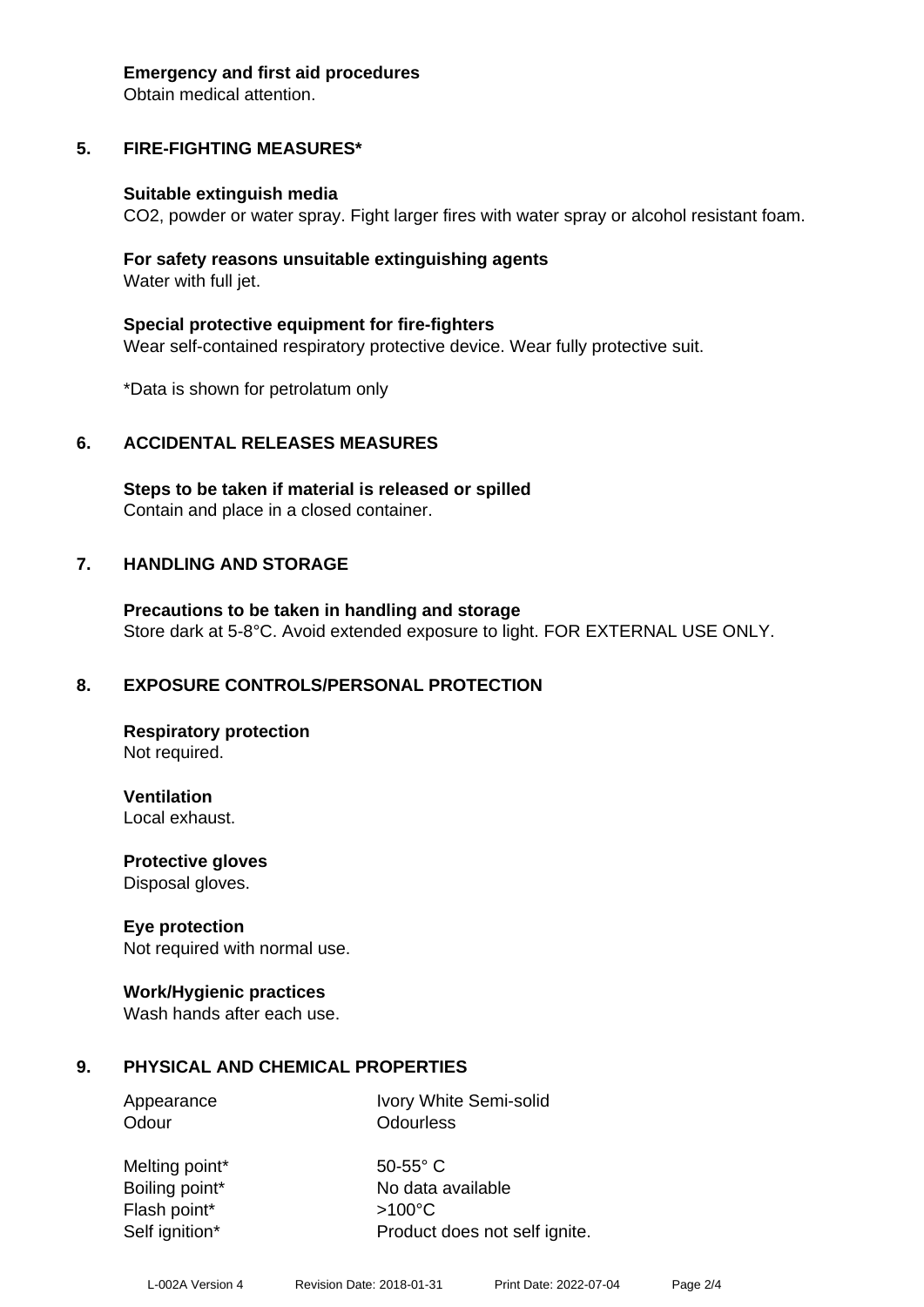Density\* No data available. Solubility in/Miscibility with Water\*

Danger of explosion\* Product does not present an explosion hazard. Insoluble

\*Data is shown for petrolatum only

### **10. STABILITY AND REACTIVITY**

#### **Incompability**

May react with strong oxidizing agents.

#### **Stability**

Stable at recommended storage conditions.

#### **Hazardous byproducts**

Combustion may generate CO, CO2 and other oxides.

# **Hazardous polymerization**

Will not occur.

# **11. TOXICOLOGICAL INFORMATION**

No data available.

# **12. ECOLOGICAL INFORMATION**

No data available.

#### **13. DISPOSAL CONSIDERATIONS**

**Waste disposal method** Comply with federal, state/provincial and local regulation.

#### **14. TRANSPORT INFORMATION**

Not dangerous goods.

#### **15. REGULATORY INFORMATION**

The classification is according to the latest editions of the EU lists, and extended by company and literature data.

# **16. OTHER INFORMATION**

#### **Text of H-statements and R-phrases mentioned in Section 3**

| Acute tox. Oral 4 | Acute toxicity, Oral (Category 4) |
|-------------------|-----------------------------------|
| H <sub>302</sub>  | Harmful if swallowed              |
| Xn                | Harmful                           |
| R <sub>22</sub>   | Harmful if swallowed              |
|                   |                                   |